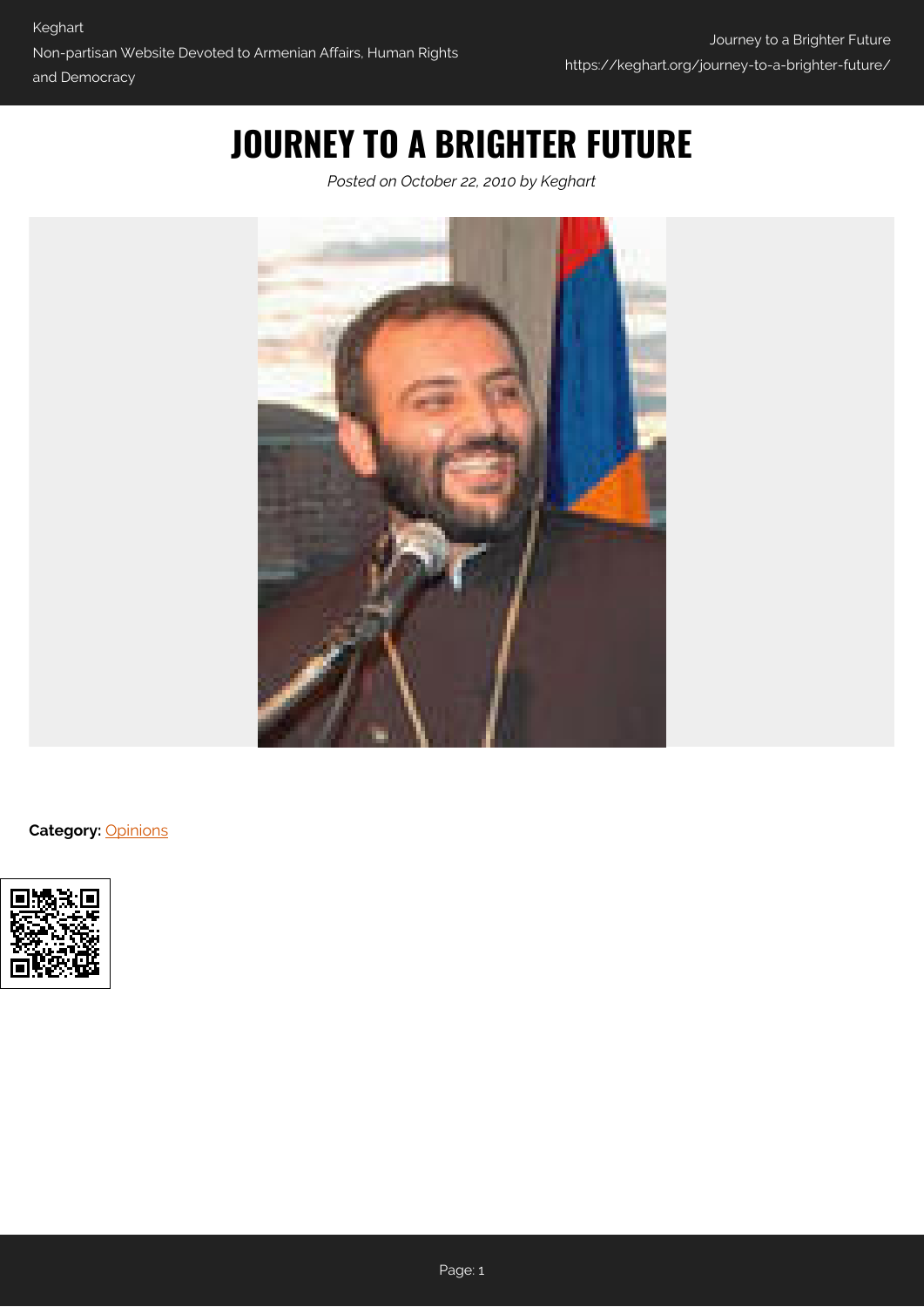Keghart

Non-partisan Website Devoted to Armenian Affairs, Human Rights and Democracy

## $\pmb{\times}$ Bishop Bagrat Galstanian

[Primate of the Diocese of the Armenian Church of Canada,](http://www.armenianchurch.ca/news.php?subaction=showfull&id=1287791765&archive=&start_from=&ucat=2&) 22 Oct. 2010

Sireliner,

It has been seven years since I was elected to serve as Primate of the Diocese of the Armenian Church of Canada. Being born and raised in Armenia, I had my own perception of our communities in the Diaspora, and serving outside Armenia was a new experience that redefined my perspective.

## $\pmb{\times}$ Bishop Bagrat Galstanian

[Primate of the Diocese of the Armenian Church of Canada,](http://www.armenianchurch.ca/news.php?subaction=showfull&id=1287791765&archive=&start_from=&ucat=2&) 22 Oct. 2010 Sireliner,

It has been seven years since I was elected to serve as Primate of the Diocese of the Armenian Church of Canada. Being born and raised in Armenia, I had my own perception of our communities in the Diaspora, and serving outside Armenia was a new experience that redefined my perspective.

During these years I extensively visited our parishes and communities across this beautiful country, seeing first-hand and listening carefully to the needs, demands, aspirations and dreams of our people. The one message that was conveyed to me most frequently and strongly was the need and desire to live together as one united people, united in faith, heritage and identity, and with a strong sense of belonging to an indivisible community.

Earlier this year, inspired by the successful jointly organized commemoration of the 95th anniversary of the Armenian Genocide, I wrote two letters on the subject of unity addressed to our churches and community organizations. Today, sensing the urgency of achieving unity in our community, I appeal with this open letter to every Armenian living in Canada. It is written from my heart with love and without any hesitations or reservations, suggesting that we start a community-wide dialogue that can eventually lead us to a more united and stronger community for the benefit of all and most especially for our future generations.

Over the past seven years, I have witnessed numerous conflicts and experienced difficult and frustrating situations that could have easily been avoided. I have seen the continuing loss of Armenian identity of our young generation, their indifference and apathy towards our heritage and values, and their resentment of those who claim to lead our people in Canada. The issue that concerns me the most is the lack of unity in our community and of unbiased and non-partisan loyalty to our Armenian identity.

Dr. Philip A. Salem, a highly decorated American physician, educator and humanitarian and winner of the Ellis Island Medal of Honor from the National Ethnic Coalition Organization, describes the importance of identity as follows: "Those who forget who they are, and where they come from, have a vision which is permanently out of focus and a life which is permanently marginal. Identity not only gives you character, it also gives meaning to your life. Without it you also lose direction. To achieve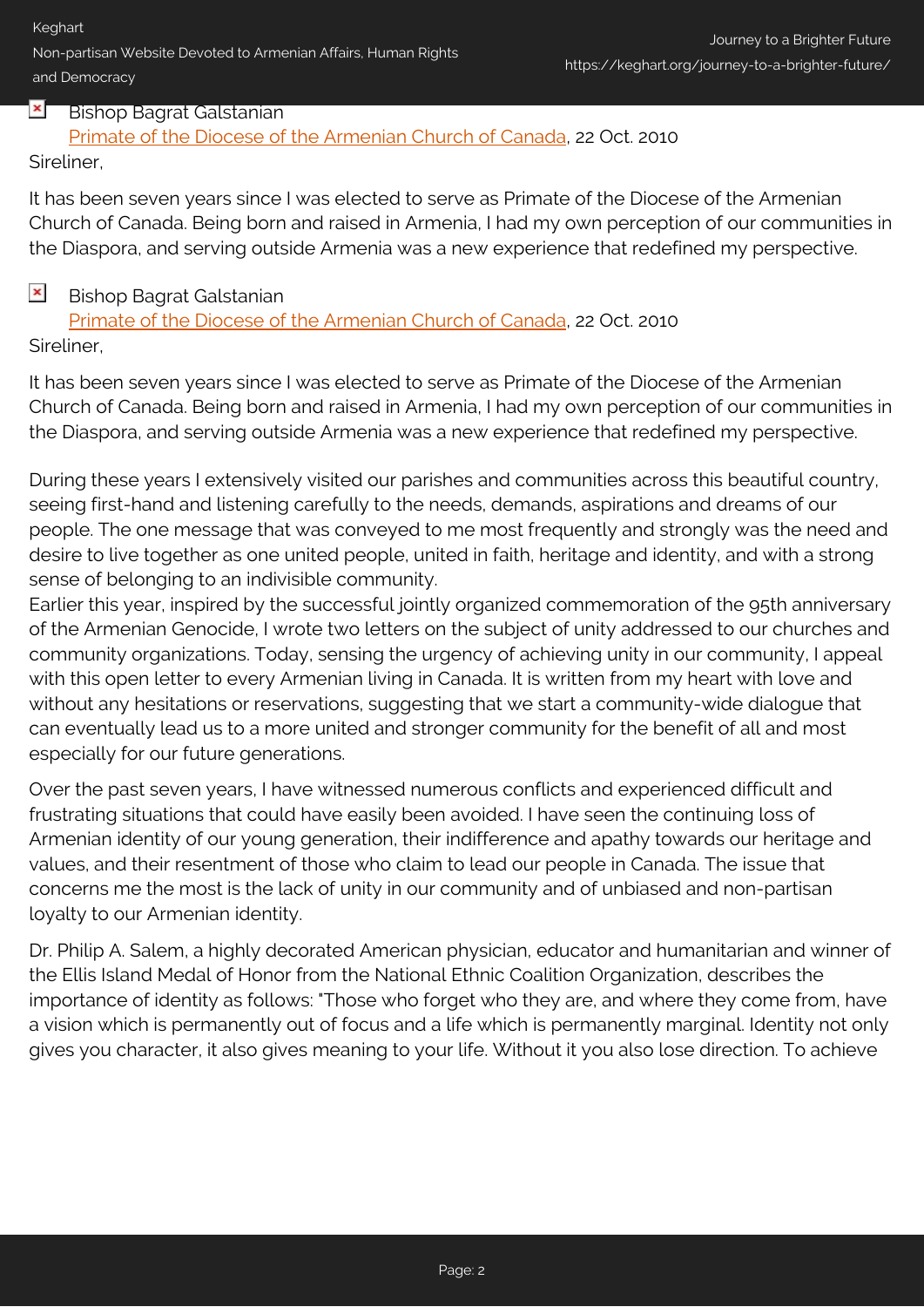identity and maintain it, you must preserve heritage". While we all have certain aspects of

commonality, our identity is unfortunately sometimes tainted with our narrow partisan or sectarian loyalties. Do we all belong to the same people, or are we each just members of our own organizations and parties? Are we not all Canadians with our roots in Armenian culture and Christian faith, which we were the first nation to adopt as the "colour of our skin"?

It is high time that we overcome the psychological obstacles to unity that are based on ecclesiastical, historical and political issues with courage, honesty and intelligence. I urge everyone, both individuals and organizations, to send a strong message that henceforth we must learn to act together as one united people of God in a spirit of brotherly love and joint victory. This spirit of oneness must go beyond just coming together each April 24. It must become a continuous, sincere and all-encompassing unity, through which we can resolve our divisions and problems, and through which we can work together to create a newly invigorated and exemplary community ready to face the challenges of our times.

Unity in and of itself is not the goal or final objective. It is the means by which we can fulfill our aspirations, build on our strengths, and realize our dreams, while respecting our individuality and each other's points of view and the respective missions and values of our various organizations.

Today we face a number of serious challenges concerning Armenia, Artsakh, our Church, the identity crisis in the Diaspora, our schools and education. These issues require long and tireless efforts to bring about resolution. They require frank and honest dialogue in complete humility, not just between "this" and "that" side but also among all Armenians.

I am convinced that urgent actions are required if we care about the assimilation of the new generation, if we care about losing our heritage and our unique culture, if we care about our Diaspora which was built on the blood of our martyrs, and if we care about the achievements that you have made thus far with personal sacrifices at times at the expense of your families.

We are living at a point in our history when crucial decisions must be made, and when we need to take concrete actions and new initiatives. We are all inclined to blame others for the lack of unity that we now find ourselves in, but we often forget that it is WE who are responsible for the present. It is therefore OUR responsibility to take the right steps to ensure a brighter future. Do we have any other choice but to stand and work more closely together? The time has come to make a difference.

There are many specific suggestions that could be made on what to do. As a start I propose that we hold a meeting of all the Armenian organizations in Canada to jointly decide on how best to proceed. We can then form specific committees to oversee the joint organization and execution of those actions that are most urgently needed, building on them with time and as we receive encouragement from our community. A friend of mine rightly said: "It will be difficult for us to reach agreement on the past, but there is certainly much ground for agreement when we think and plan for the future." Let us heed the wise words of one of our greatest Patriarchs St. Nerses Shnorhali: